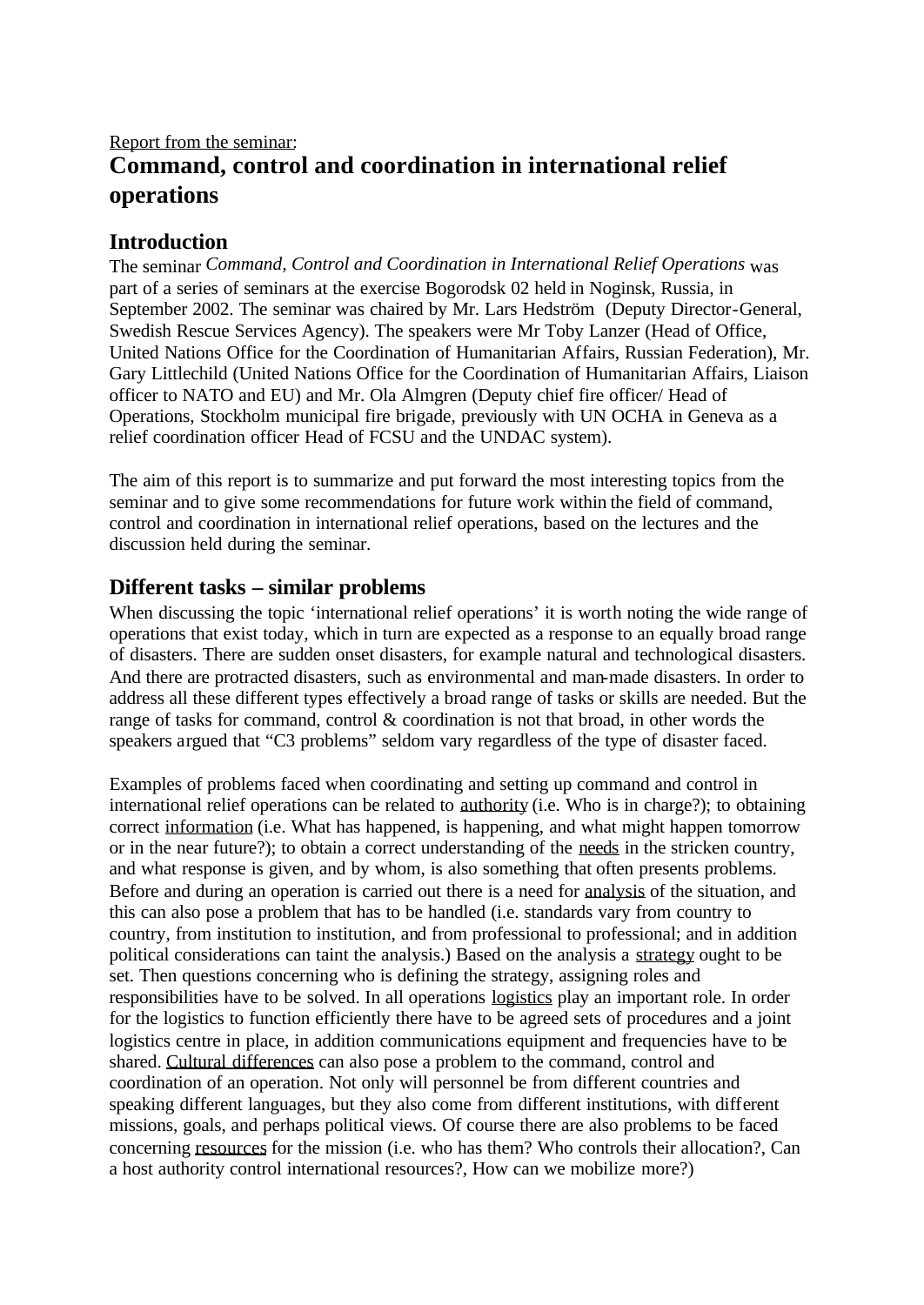## **Command & Control**

A fact that is very profound when addressing the issue of command and control in international relief operations is that as long as there is a functioning government in a stricken country then that is in charge, and is the one authority that the international teams and personnel have to relate to. Problems arise when there is no authority or when there is conflict with the authority.

If the operation is to be carried out in an area where there is no government authority one can come to terms with the command problem by asking what should be done, or achieved. And from that point of departure decide who should be in command.

The term command  $&$  control is somewhat difficult to use in the field of international relief operations. That is because "command & control" very much reflects a top-down perspective and a military approach. The humanitarian-civilian approach is built on a "bottom-up" perspective, which is more consensus-cooperational to its nature.

### **Coordination & Cooperation**

As stated before the range of crises to be dealt with is becoming more complex, that is also true for the responders' community. The number of both GOs and NGOs is continuously increasing. Therefore, there is a great need for coordination and cooperation.

Coordination is tricky from the point of view that "Everyone wants to coordinate, nobody wants to be coordinated". But there are good tools for coordination today (such as OSOC, UNHOC, CMOC and CIMIC) but the international responders need to accept, and plan for the fact that they might not always be there.

Cooperation between civilian and military authorities is of special interest. This has its basis in part in the fact that every military operation has a humanitarian consequence. Civil-military cooperation has the objective to facilitate the different coordination arrangements needed in responses where both civilian and military authorities take part. These arrangements can be related to the fact that both authorities need to use the same resources (for example commercial transport), information exchange, and joint development of contingency plans. Civil-military cooperation can also be related to the need for military support to humanitarian tasks (such as protection of warehouses and key facilities and escorts for convoys).

### **Models for command and control in international relief operations**

When creating a model for command & control in international relief operations one has to have as a starting point the questions, *what do we want to achieve?* And *who is in charge?* When answering the question a shared doctrine is created. Today there is agreement concerning the needs for a shared understanding of requirements, joint efforts in planning, a shared system for management, shared evaluation and evolution.

The model presented at the seminar identified five components of command (normative, strategic, operational, coordination of units, and command of individual units). The aim of the model is to give a unity of command or a unity of direction. The mode l provides a platform or a common language regardless of the different systems for command and control at the operational level.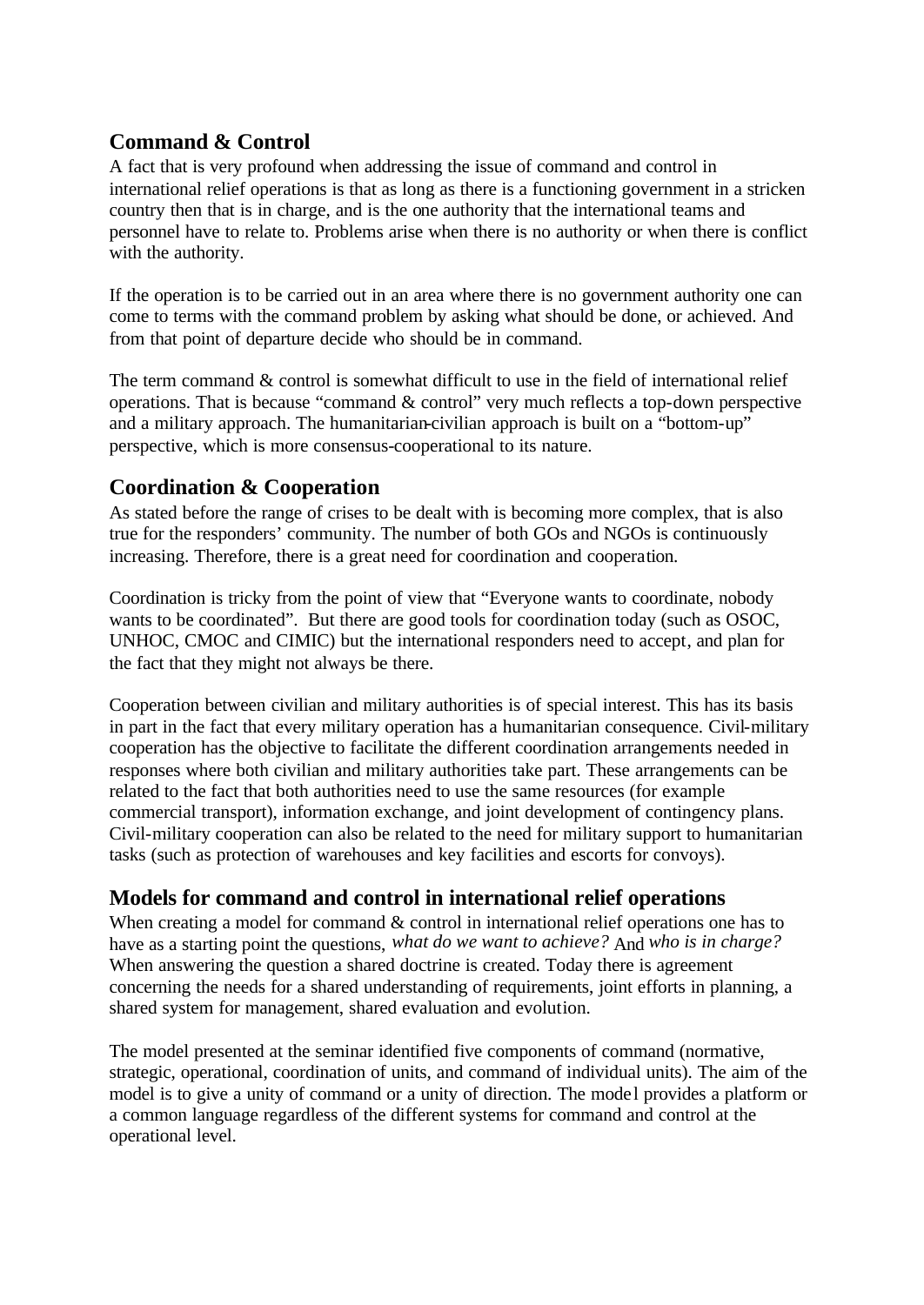The command and coordination of units is not the big problem. The problems that arise, and can be solved with a shared model for command, are at the operational and strategic levels. Strategic and operative command have to be separated during operations in major emergencies. One of the benefits of identifying the different levels of command is that it clarifies the fact that different levels working on different time scales are needed in order to handle a complex and dynamic situation. The inter-relationship between the components is also clarified by using a model.

One objection that was raised is that since different perspectives on management or command can be applied on differently to different communities it can be difficult to use one model.

#### **Lessons to be learned from operations**

It is important to stress that there are lessons to be learned or to be identified from operations, not lessons learned. Collaboration has been the key to success in various operations, for example in Angola 1993-1996. The promotion of collaboration between UN agencies and NGOs was specifically pointed out.

Another key to success is to focus on support to key, national constituencies when establishing humanitarian coordination. This is not only important in the first response phase but also in the long term because aid is addictive.

To make an operation successful there needs to be clarity as to the obligations of humanitarian actors, vis-à-vis, the political and military actors, and vice-versa.

#### **Command, control and coordination in exercises**

The key to improving exercises from a command, control and coordination perspective is to use and build on the results from executed exercises, for example in the development of scenarios for coming exercises. Another way of developing exercises is to work in closer cooperation with, and thereby involve, other communities in coming exercises.

There is also a need to think about the full cycle of the crisis in the planning of exercises, in order to improve the whole range of command & control levels and issues. It is not only the "CNN phase" that should be exercised; for example, long-term exit-strategies or the managing of information should be trained for.

### **Conclusions and general recommendations**

There is a need to broaden thinking and approaches to emergency responses since humanitarian issues are just a small part of emergencies, especially when talking about terrorist actions. Therefore, it is also vital to broaden participation in exercises etc.

• The issue of command and control in international relief operations should be seen as an attitude issue , i.e. the issue should be dealt with from the perspective of what achievements the operations should lead to, and how to get there.